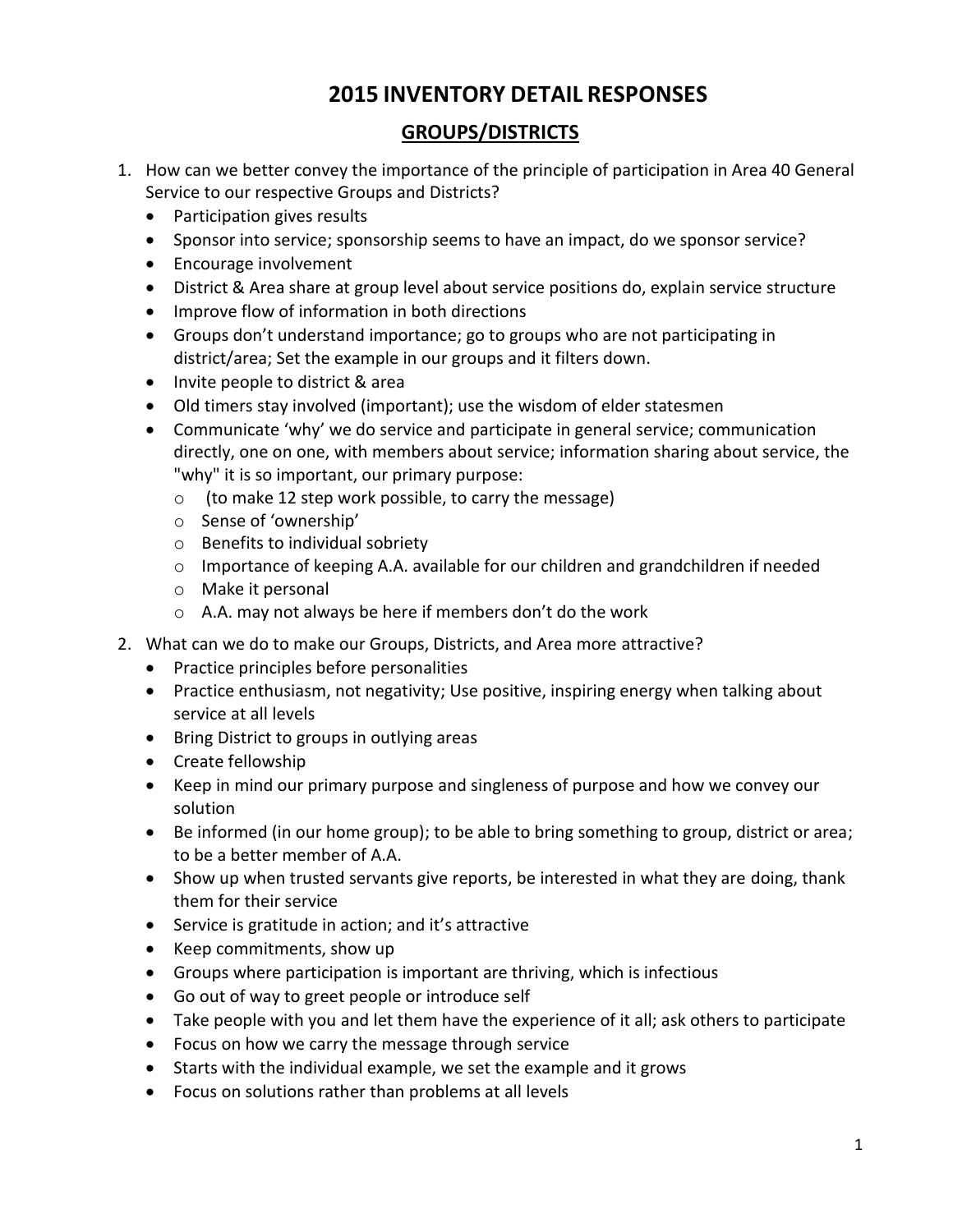- 3. Is the business of Area 40 seen as a result of a year-round process by and for its Groups and Districts?
	- Probably not
	- Answering service, ad hoc committees … lots going on all the time
	- GSR relays information
	- If a group is involved, the answer is yes; if not involved they may not be aware of the work that is done
	- Many think the work is done only at the fall and spring area assemblies
	- Assembly is where we hear the ongoing nature of our committees' work and the work our trusted servants do all year round
	- This is on us, those in service, to share what is going on, what's happening
	- Yes, for those who participate in service
	- Cooperation is key!
	- In some cases yes, some no, depends on the group/district
- 4. Considering Concept I, "the final responsibility and the ultimate authority for A.A. world services should always reside in the collective conscience of our whole Fellowship", (the A.A. groups today hold final responsibility and ultimate authority), do the groups in Area 40 have everything they need to carry out this responsibility?
	- Not without a GSR who participates in district and area
	- Yes, but the groups have to pick up the tools, i.e. make use of the information

If not what could Area 40 do to help provide what they need?

- We should be concerned about groups who have the desire but not the ability or means to participate
- District (trusted servants) visit groups monthly to explain what they do
- Practice the Traditions & Concepts
- Invite speakers to talk about service in addition to sharing their story
- Conference Report can be used to communicate information
- Have annual GSR school- use conference report's power point
- Read job description of service positions before elections
- Group members responsible to ensure group continues to function well
- Speak up of find out why if information is missing
- Have information available and accessible on tables for members

### **INDIVIDUAL/PARTICIPATION/ATTENDANCE**

- 1. Who are underrepresented alcoholics in Area 40?
	- Native Americans & Reservations
	- Less populated areas
	- People with accessibility issues
	- Many groups in each district
	- Those without a home group or members of unlisted groups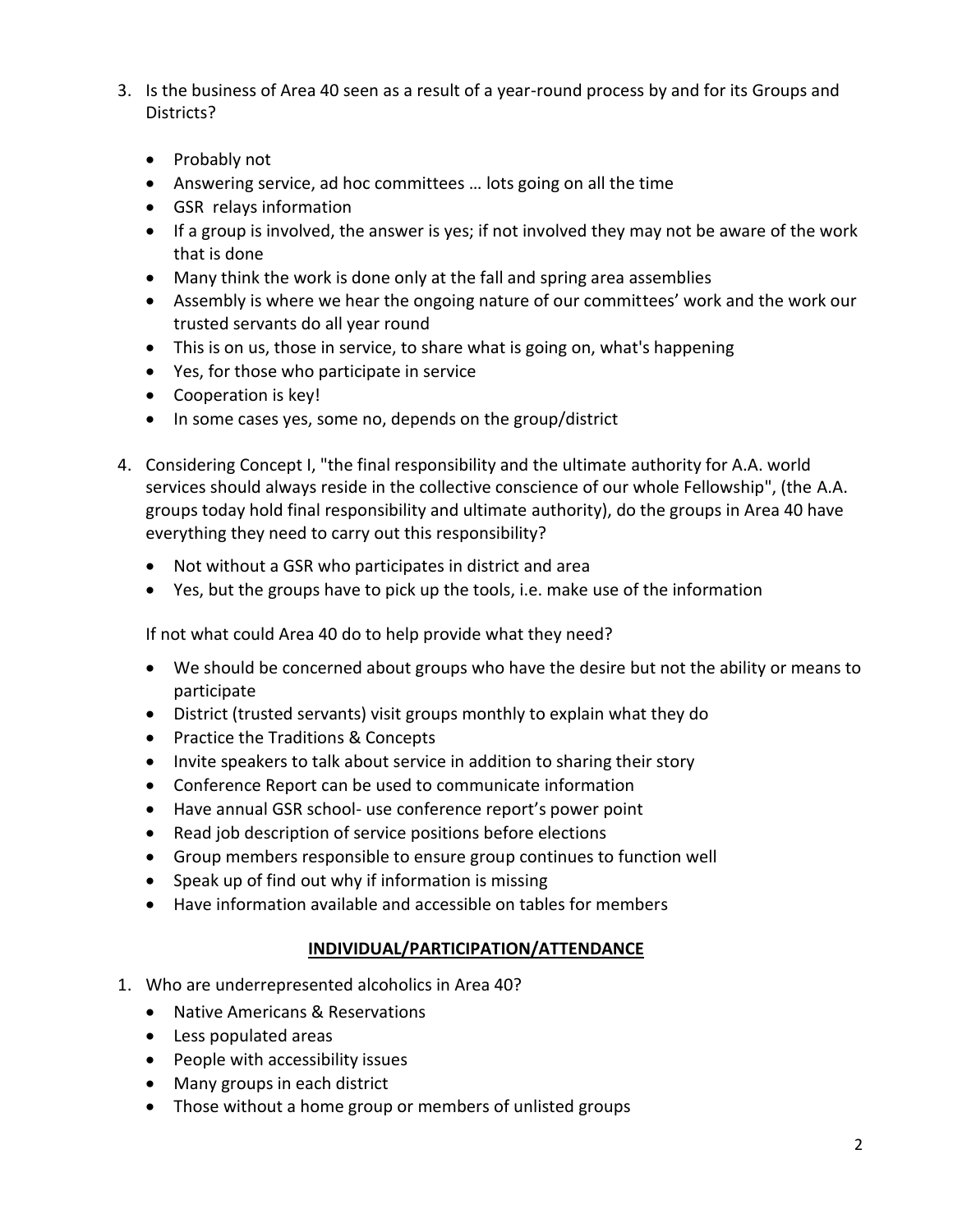- Veterans (disabled and newly returning)
- Rural areas with low income / non reg. groups / loosely organized group / loners
- People with mental health issues
- Aging populations
- Single Parents / young adults
- Juvenile offenders
- Non-English speaking

What can be done to overcome difficulties in attracting these people?

- District 21 Libbie went suggested they have a DCM and they now do!
- Native Americans invite them to come.
- Be an attraction. Don't complain about having to go to the Assembly. Invite people to come along.
- Funding issue scholarship to pay for groups to send their GSR to the Assembly. Can the Area pay to have unfunded DCMs attend?
- My group is against scholarships. If a group wants to participate they will.
- Treat new to the assembly people well. Take people out for ice cream.
- Libbie assigned a mentor to a person new to the assembly. Can we do this at the Assembly? Have some indication of first time assembly goers on their nametag.
- Remember to explain for the new to assembly goers what is going on. Correct misinformation when it is given at the mike.
- In larger populated areas, it's easy to lessen the burden of unfunded GSRs.
- What about moving the assembly larger cities in the Area?
- Can we use technology to help?
- Al Anon meets once a year in Lewistown and then moves around the Area.
- Communicate how important it is to participate in the service structure.
- Competition among districts with an traveling award for the district with the most increase participation.
- DCMs go visit groups especially those that do not participate and invite them to come.
- See the background information from 2015 Conference.
- Lead a horse to water, can't make him drink, but don't take the pail away.
- Starts in the home group. All have a vote in home group. Make it attractive.
- Make it personal. It's important for my recovery.
- It is not us and them. It's just us.
- Veterans:
	- o Lit racks at VA centers
	- o AA PSA for vets
	- o Transportation
	- o Booths at Vet Stand Downs
	- o VFW out reach
	- o Work with College vet centers
	- o Job service vet outreach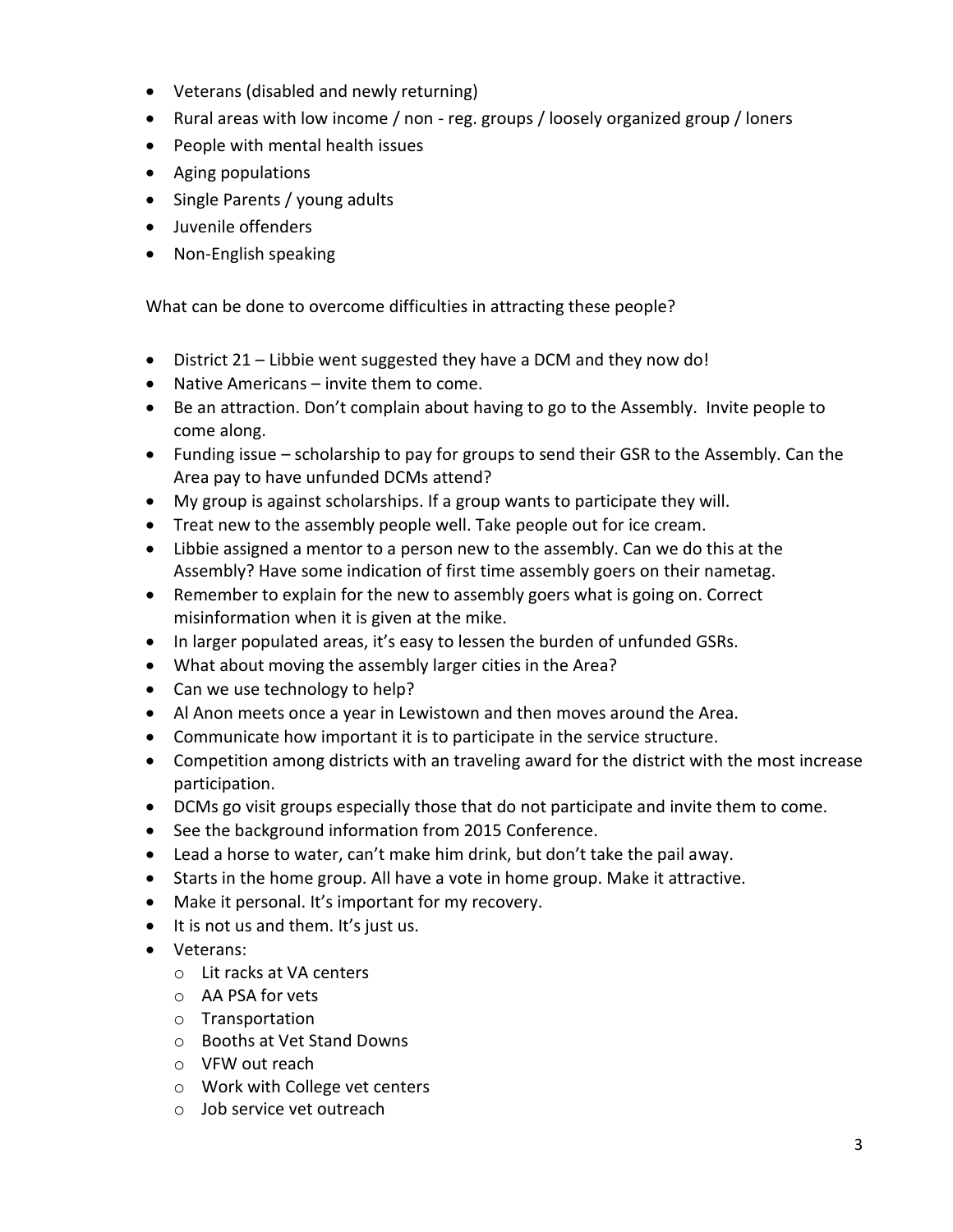- Rural challenges:
	- o Sponsorship…get cars and go to meetings to support
	- o "No Man's Land Group" go to different rural mtg weekly
	- o DCM visit groups
	- o Encourage PI to bring lit. to dark areas
- Mental Health issued:
	- o Lit in centers, esp. new pamphlets
	- o Group Home reach out
- Native Am. and Reservations:
	- o Visit meetings on reservation (attend)
	- o PI visit with literature
	- o Contact Spiritual leaders
	- o Rotate district meeting
	- o Native American involvement at round-up
- Aging:
	- o Bring meetings in homes (CPC)
	- o Hold meetings in Sr. Centers
- Single Parents / low income
	- o Lit in appropriate sites (WIC, welfare, HRDC)
	- o Child care funding or availability at meetings
	- o Activities for kids (coloring, etc.) at meeting
- Juvenile:
	- o Check into what types or programs and where…show up with lit
	- o Host meetings
	- o Panels at high schools
	- o Have treatment and Corrections chairs work together
- Non-English speaking
	- o Have lit in other languages
	- o Promote through churches
	- o Promote/use LaViñas
	- o Start a Spanish meeting/bilingual…promote it
- 2. What can the Area do to help members of the Area Assembly be better prepared as we come to participate?
	- Provide a mentor as described above
	- DCM can help better prepare new GSRs
	- Experienced members take the time to help new to the Assembly people. Getting with other GSRs.
	- Rather than having the GSR and DCM breakouts, have a GSR and DCM school. Talk about what the duties of the DCM and GSR
	- New GSR workshops within the District work well
	- I'm responsible, when anyone anywhere…. It's a sponsorship thing; some people can't show up yet; get the people who are ready to serve here; We can make service a gift of hope
	- Frequent contact with GSRs even in between meetings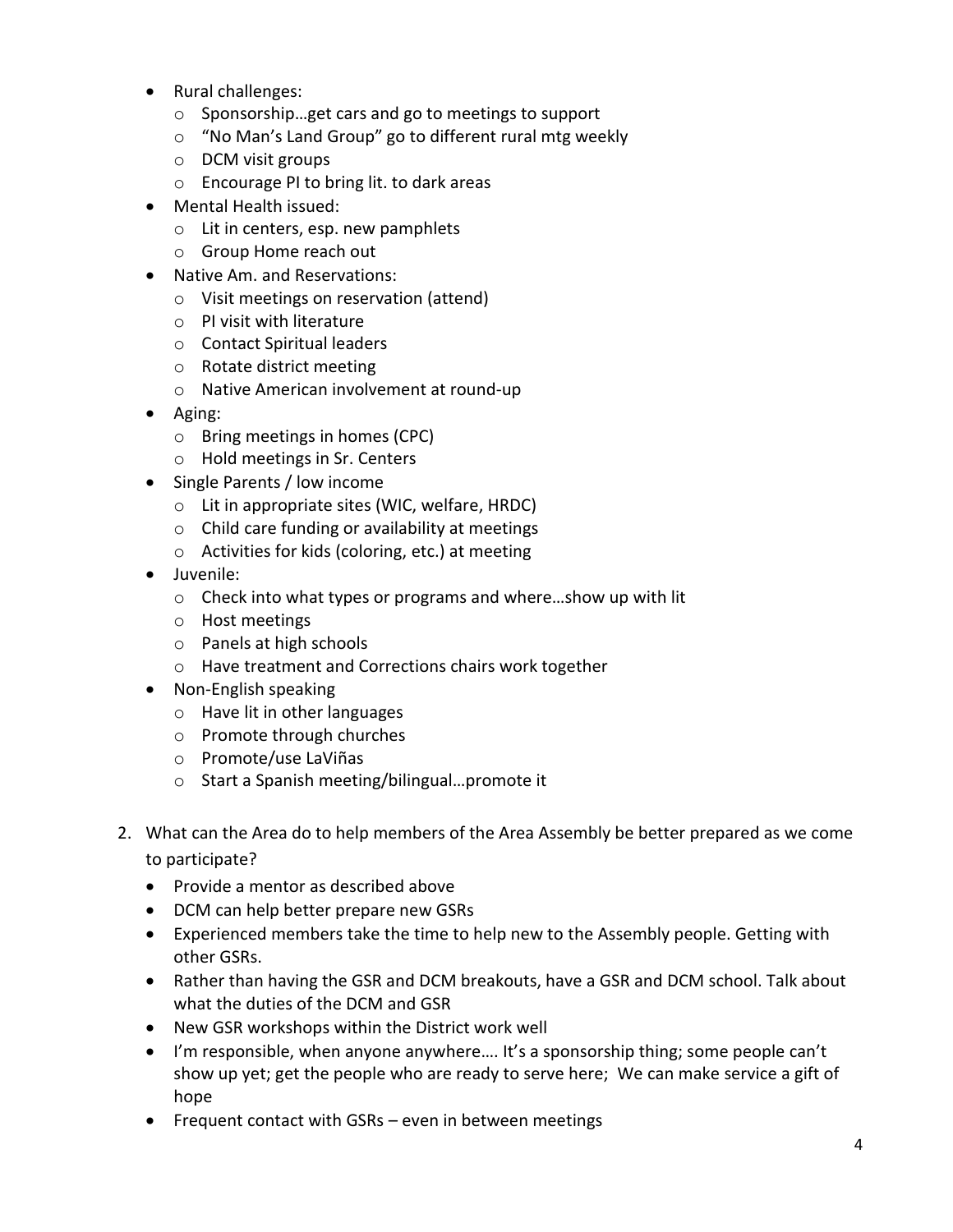- Never hesitate to ask DCMs and Area Chairs about procedures, agenda items, background material, and so on
- Make sure background material is delivered promptly; agenda out to all GSR's electronically and/or print
- List of materials to bring: service manual…background
- Teach importance of being informed
- 12 x 12 Traditions and Concepts at district prior to assembly
- All GSR access to dashboard; Area Dashboard / spring and fall
- Use DCM
- Letter/packet to GSR month before with agenda draft included
- GSR School
- 3. Do we effectively integrate new people into the Area Assembly?
	- Work in progress
	- Tell new people it will be ok
	- Some GSRs are thrown in on short notice
	- A lot is up to individuals; it would be helpful if alternates had a chance to attend Area
	- Take care and help those who we elect
	- Prepare GSRs for the Assembly; give them something to do; make them part of the process
	- Keep the communication channels open
	- Mentorship and use the Area Committee chairs to help integrate; we need to get people excited about being here before we cast them into these positions
	- The Friday night meeting is good
	- Find a new use or eliminate the workshops conducted by the Past Delegate; if we keep the workshop, make it for new to the assembly people
	- Give those new to the assembly a job; invite them to dinner or coffee
	- Has improved with new framework
	- Advanced GSR packet
	- Check list for Area Chair to use to prepare GSR
	- Packets for GSR
	- Pay alternate GSR to attend prior to rotating in
	- Area Chairs intro at Friday night welcome
	- Not always...when we don't allow access
- 4. Are we attracting new people to participate in the Area 40 service structure?
	- Yes, but a small %
	- Rate of growth in service doesn't match rate of growth in the fellowship
	- Yes, through spirit of rotation

What could we do to improve?

Educate as to the need for service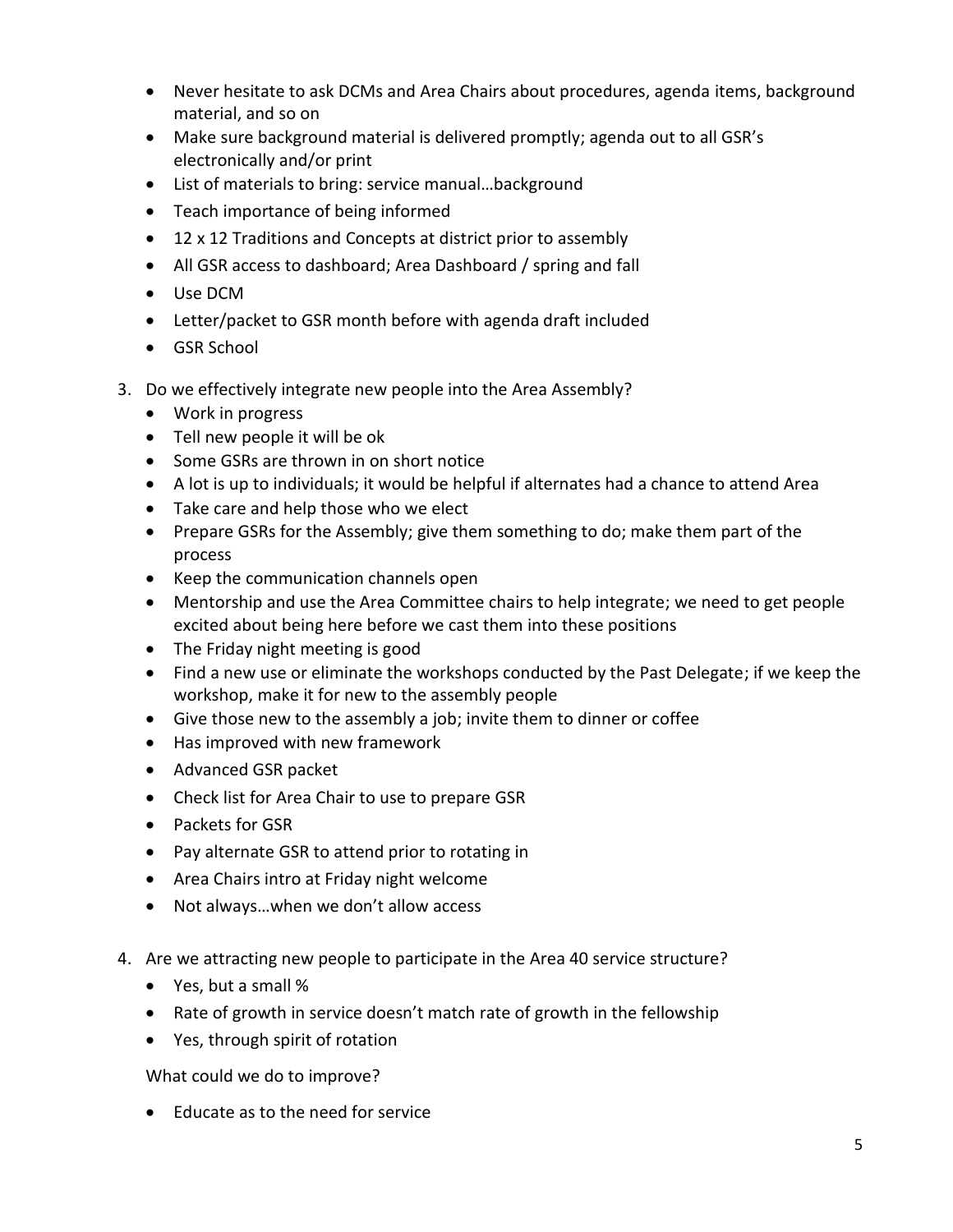- There may be people doing great work at the local level that would serve; Area Committee should reach out to people who they know is doing good work locally and encourage them to participate at the Assembly; is there a better way of selecting our Area Committee Chairs? perhaps look at the ways we fill Area Committee Chairs; can we use the same procedure used to replace vacant Area Committee Chairs; the selection process must look to bringing new people into service
- Push the issue that the Area Committee Chairs are available for workshops; they will then get to know more people and be able to encourage their participation
- Encourage the member of Area Committees to stand for the Chair position
- Start bringing up Area Elections in the spring before rotation
- Area Outreach
- Scholarships
- Promote in our groups / positive peer pressure
- Panel in district about service
- Share about service growth in meetings
- Make reports FUN
- Bring others
- Promote how important GSRs job is!
- Move out of Lewistown or rotate within state
- Add fun to format...early morning meeting
- Ride Share on web site
- DCM report to groups without GSR's
- Sponsorship
- Assembly Outreach Committee

# **COMMITTEES/COMMITTEE CHAIRS**

- 1. The Triangle is the Area's newsletter; its purpose is to communicate service information among trusted servants, groups, districts and the area committee. How effective is the Triangle in serving this purpose?
	- Pretty effective, if you read it; we cannot force anyone to read it
	- Good content
	- Available in mobile-friendly format
	- Love the Triangle, read it
	- As GSR read it, group doesn't read it
	- Serves its purpose
	- Meeting purpose among GSR's
	- Read it when sponsor tells me to
	- Like it
	- Not receiving it; address issue
	- Read it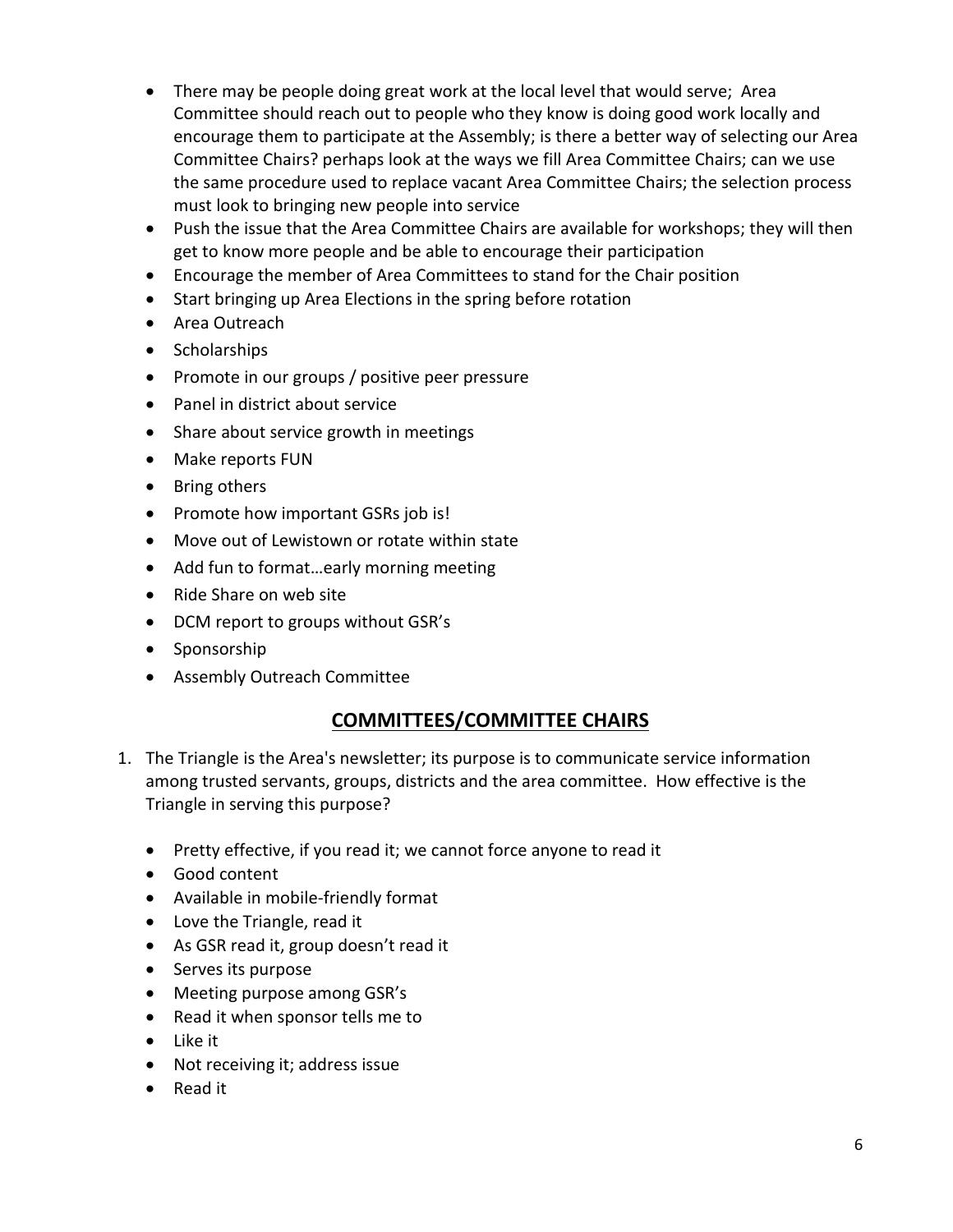What can be done to improve its effectiveness?

- Announce it more; use articles/information as topic at a meeting
- Find a way to engage individuals on a more personal level; dedicate a section to a personal story on how service has enhanced writer's sobriety
- Insure individual members know their contributions are welcome
- Assure GSR's are receiving the Triangle; that the group subscribes
- Make subscriptions available on-line
- Highlight article by each Area standing committee chair each edition; include explanation of the position and what they are doing
- Define what we want from the Triangle
- Make sure groups know they can pay for their subscription
- Group could appoint a Triangle rep to recap an announcement-type communique
- More group and district information
- Incorporated minutes, cut back to 8 issues because of finances
- Need hard copy, keep it simple
- GSR's could call attention by reporting a piece now & then, call attention to finding
- Sponsor to encourage value of Triangle through example
- Resolve address issues
- Go digital; hard copy only to people who request it
- Share it on table, as literature; write an article; subscribe
- Communicate subscription status; groups can pay for subscription
- 2. How can we improve the methods of encouraging and selecting effective leaders as well as nurturing leadership qualities in our trusted servants?
	- Process of awareness and educating the newcomer on what A.A. is really all about
	- Ask leaders to educate as they go; not assume everyone knows what the acronyms mean
	- Don't intimidate individuals who are less aware
	- Use sponsorship as a tool to educate about service
	- Use sobriety suggestions to choose trusted servants
	- Participate in group business meetings
	- Encourage sponsees to attend group business meetings and get involved
	- Sponsor people into service work
	- Consider ways to battle negative perception of some members
	- Conduct workshops on how to nurture and grow effective leaders
	- Choose trusted servants with care; ask if they are willing and can meet the needs of what the position requires
	- Bring fun and interesting tidbits to home group
	- As a person why they want a service position
	- Encourage people who seem interested in service and direct them to where they could be useful based on the interest they have shown; encouragement and selection of leaders starts in the home group
	- Observe the leaders among us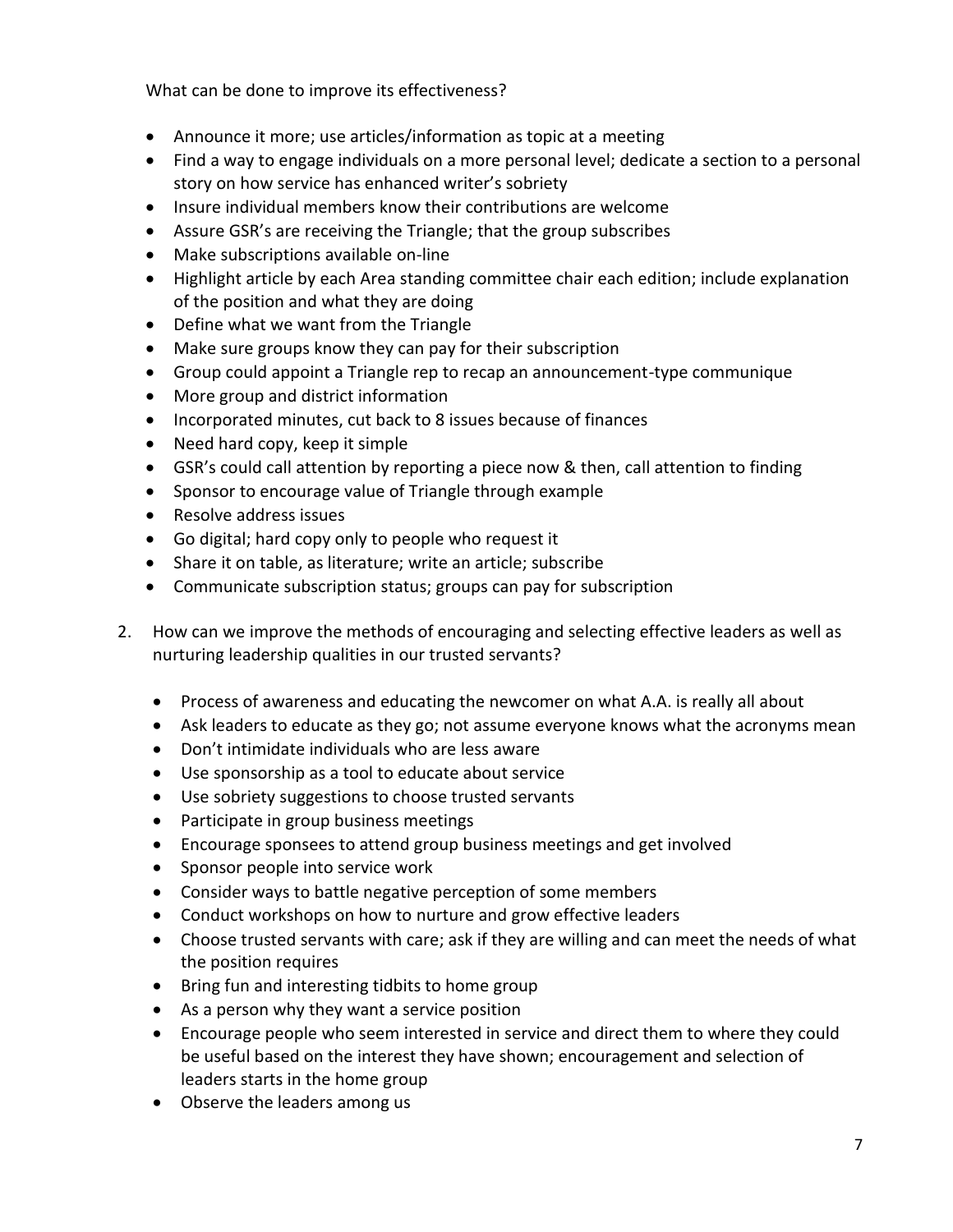- Personally invite group members to stick around for business meetings
- Ask committee chairs to be speakers at home groups
- Current leaders available for questions
- Make local A.A. communities more informed on what the chair of a certain committee actually does
- Have guidelines and job descriptions available to people at the district level
- During orientation of new committee chairs, add training on "chairing a committee meeting"; this could coincide with pre-Assemblies
- Fill group service positions; fund GSR to Area
- Keep enthusiasm about service high; mentor new position holders
- Lead by example; railroading not good; some don't want to serve
- Enthusiasm starts at ground level; nurture and encourage new folks into service; sponsor into service; take time give back
- All service is good; encourage, "you might want to consider standing for…"
- 1 out of 8 who started; took chance to give back to stay sober; try new job if one is not working; "make choice to stay sober"
- Tough in small towns 2/small core groups
- Enthusiastic, committed, attraction rather than promotion
- Walking the talk; Living it; HOW, service is a big part of the triangle
- Positions well defined at all levels (group, district, area)
- Share: Life gets bigger the more service I do; service is enriching
- Nurture & support GSR; be interested in what they have learned
- Topic of meetings" service, solutions
- Activities that promote quality sobriety
- 3. Considering that the 2011 Membership Survey indicates most A.A. members are introduced to A.A. by sources other than A.A. members, what might the Area 40 Committees do to support the Districts in carrying the A.A. message to these sources?
	- Use service chairs of CPC, PI, and Treatment more
	- Hold workshops and luncheons for professionals in a professional manner; be polite, be persistent, be humble
	- Build relationships with professionals in the community
	- Don't badmouth treatment centers, jails, institutions, churches, or science in meetings --- or ever, really
	- Shift our focus; go to professional conferences instead of inviting them to our conferences; send our delegate to professional conferences
	- Realize our ability and power; a jail said that the suicide rate seemed to go down in direct proportion to A.A. meetings becoming more available
	- Make speakers available to carry the message into treatment centers and institutional facilities; we may be able to do what the counselors and facilitators are not able to do
	- Put more effort into reaching the mental health community
	- Refrain from practicing behaviors that do not help us build relationships with corrections, treatment, and mental health facilities (chanting or non-inclusive behavior)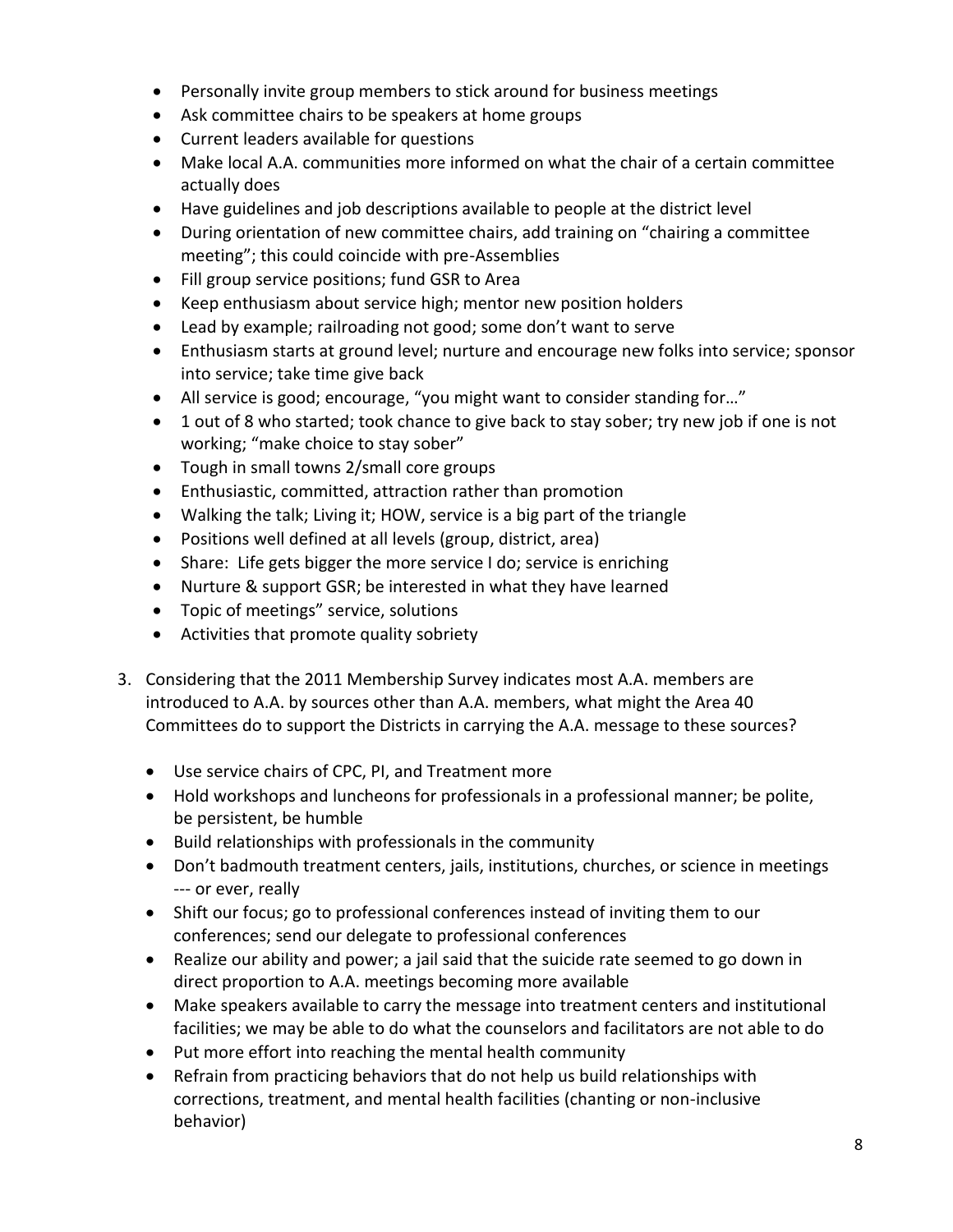- Be friendly with our friends
- Encourage people to write to A.A.'s in prison
- PI & CPC events with Treatment and Corrections
- Thank stations that play PSA's
- Ask stations that don't (play PSA's) to play them
- Panels with professionals to inform them
- Cops brought me in
- Have districts with strong PI & CPC share at assembly how they are doing it
- Get literature in medical, library, cop shop; carry the message
- Make sure Area Chairs offer help to District Committees, reach out invite district folks on trips
- Drop off used books to library
- PI stronger more Jack Alexander type articles needed; get more invoved with the press
- Keep reaching out to provide information to judges and professionals
- More informal state to state, group level sharing of ideas on how to reach out
- Get more involved win Bridging the Gap; doing a good job on Area level
- Strength in numbers
- Meet more often to keep ideas fresh
- CPC needs dynamic people
- General shares at West Central Region Service Conference (annual); Bismarck 2016; Delegate & Chair represent Area 40
- 4. How are Committee Chairs communicating with their District counterparts?
	- They are doing great
	- In smaller areas, it's hard to get people to participate and do work with the Area Chairs
	- It's hard to get people to show up and do work
	- Bridging the Gap has to continually communicate
	- Very well
	- Don't know who district counterparts are

What could be done better?

- Reaching out through phone calls, email not preferred; flexibility is appreciated
- Offer some history and background about what has been done service-wise in our district
- Invite Area Chairs to District meetings
- Help me (GSR?) generate/encourage interest in my group to participate
- Small towns and remote communities need a lot of support and encouragement
- During travels, visit and share at group and district meetings
- Email monthly; invite Area chairs to events, go to assembly
- Could use information earlier with more time to consider
- Quarterly conference calls; ask if districts want a visit
- More workshops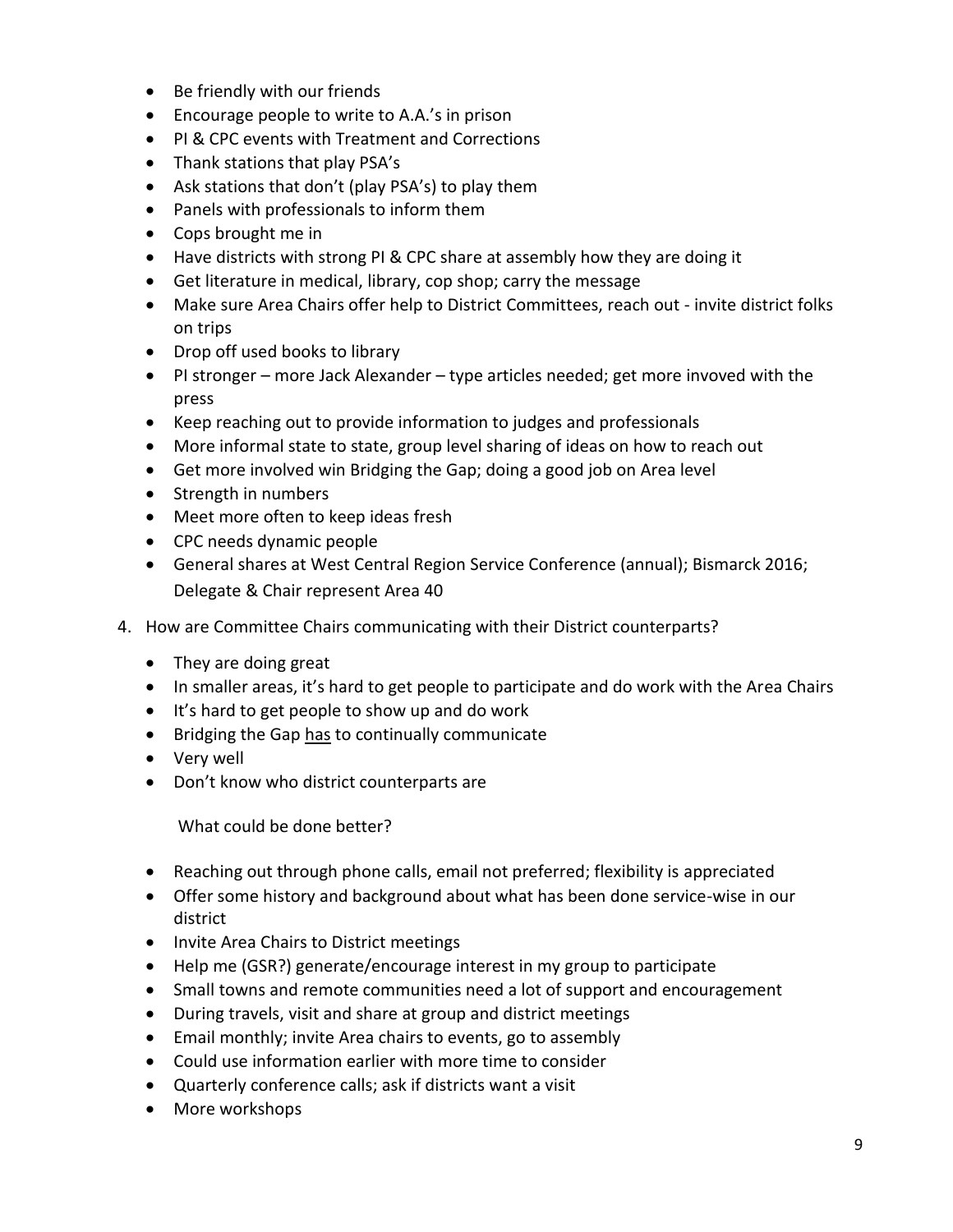Transfer of information from outgoing chair to new chair with time to share ideas at last assembly

# **AREA ASSEMBLY**

- 1. Is the Area Assembly effective in communicating information within the General Service structure?
	- Yes---seems we do a good job; new to this
	- Include Alternate DCM in emails (area business -agenda, background material)
	- It works; new just listening
	- Triangle/website both good; get information to the district and groups sooner on inventory questions
	- Separate meeting at District lever for Area
	- If something uploaded, let DCM/district know; responsibility; reply
	- Seems relatively effective; 3-4 people who know information when he needs to know; yes it's working
	- Works well for GSRs
	- Effective if accessed; Friday orientation is awesome; Area Committee could meet outside assembly at some time
	- Committee system is very effective
	- Identification of who/where to go for more information
	- Get information to committee attendees, even the non-voting members requesting communication
	- Friday orientation is awesome; Area Committee meets at same time
	- Committee system very effective
	- Doing well; a few glitches, but information can be found on the website, in the Triangle, or with DCM's
	- Pre-Assembly meetings and *Fellowship New Vision* (GSO membership database) help us to connect with different areas
	- Conduct Webinar pre-assemblies
	- It's perfect; honor to be here
- 2. How are the Steps, Traditions, and concepts guiding our decisions and actions when we conduct business at assemblies?
	- Previous officers keep us in line (elder statesmen vs bleeding deacons)
	- Yes; if we're not doing it that way, how are we doing it?
	- So many with experience that we are kept in line
	- Legacy of leadership, past delegates and chairs
	- More workshops on Concepts would be good
	- Good discussion of concepts; how can we bring them to the group structure?
	- Too much assumed that the Traditions and Concepts are understood. Bring Traditions and Concepts into District Committee meetings
	- Make an extra day in between Saturday and Sunday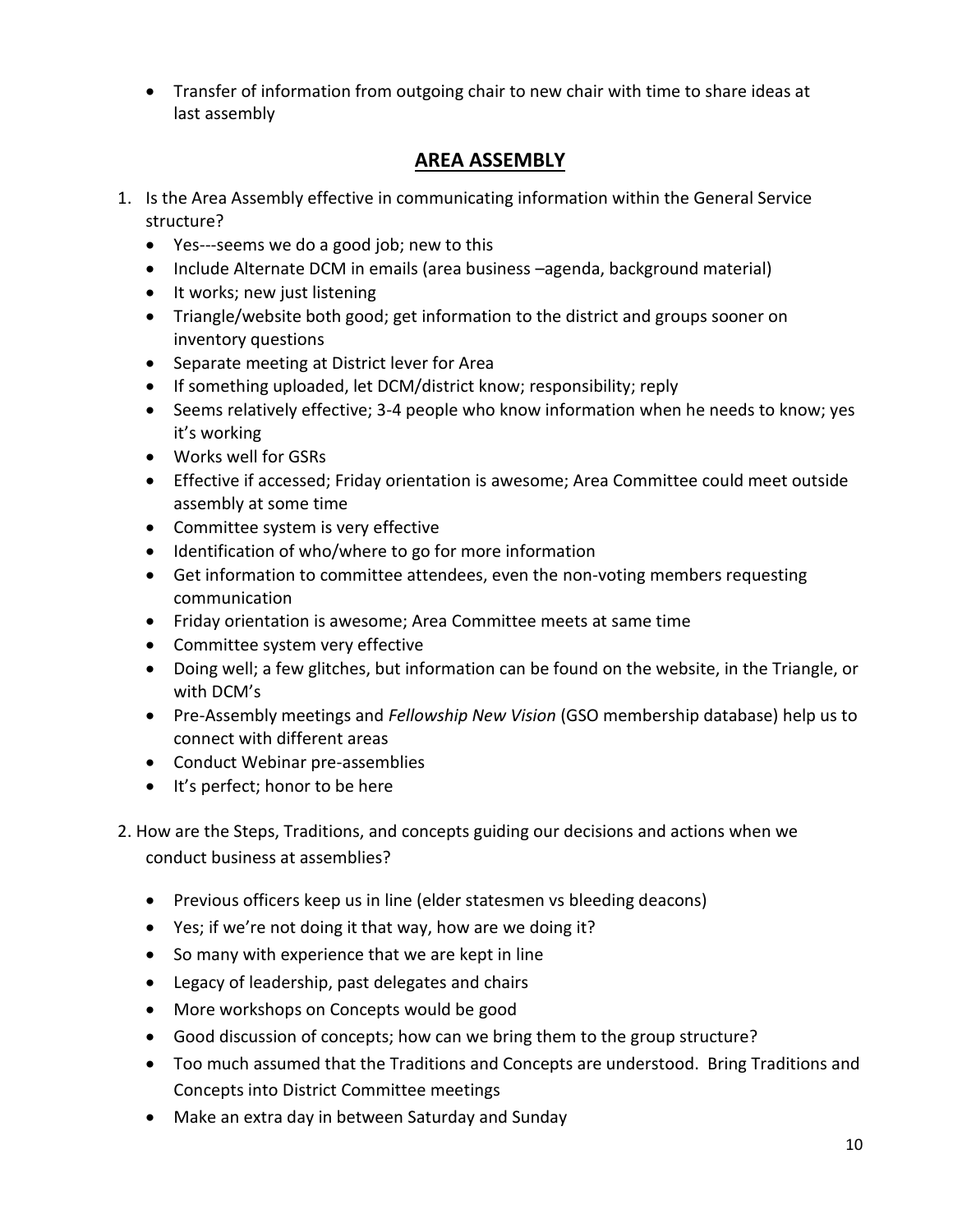- Better communications with groups about the inventory questions
- It helps that they are read at the beginning
- Participation is the key to harmony
- Appreciate minority opinion
- Service work is important and the right thing to do with the Steps, Traditions and Concepts our guides
- We are always learning
- On the floor, at times we allow emotions to rule the day rather than the traditions
- Distill the concepts down to their general principles
- Expectation that we know and understand the concepts
- Appreciate the kindergarten version of directions for newcomers.
- 3. Does the current format and scheduling effectively address communication and the business to be conducted?
	- Restructure has worked
	- Make good use of time together
	- The format was revised three years ago.; we're doing okay
	- Things have changed for the better since
	- The Friday night session was nice to get an idea of what was going to happen on Saturday and Sunday
	- Appreciated the "buddy" assignment at the spring assembly, being asked to stand up as a person that is attending their first assembly

How can Area 40 more effectively conduct its business?

- Use technology to expedite work (i.e. google doc)
- Do voting on Saturday
- "I need someone to just point me in the right direction "
- Consider a workshop for everybody rather than having to make the choice between committee work and the workshop - perhaps a recording of the workshop; inventory this assembly used the 30 minute workshop slot at 1 pm
- Why do we have to start so early in the morning?
- Don't wait to give a minority opinion
- Put a PDF on what the newcomer could expect on the website
- Have a meeting or show up at the Lewistown meeting or invite them to our meeting
- 4. What keeps groups from attending Area Assembly?
	- Money, especially for those groups that only meet once a week
	- Apathy
	- Ignorant about what Area is about